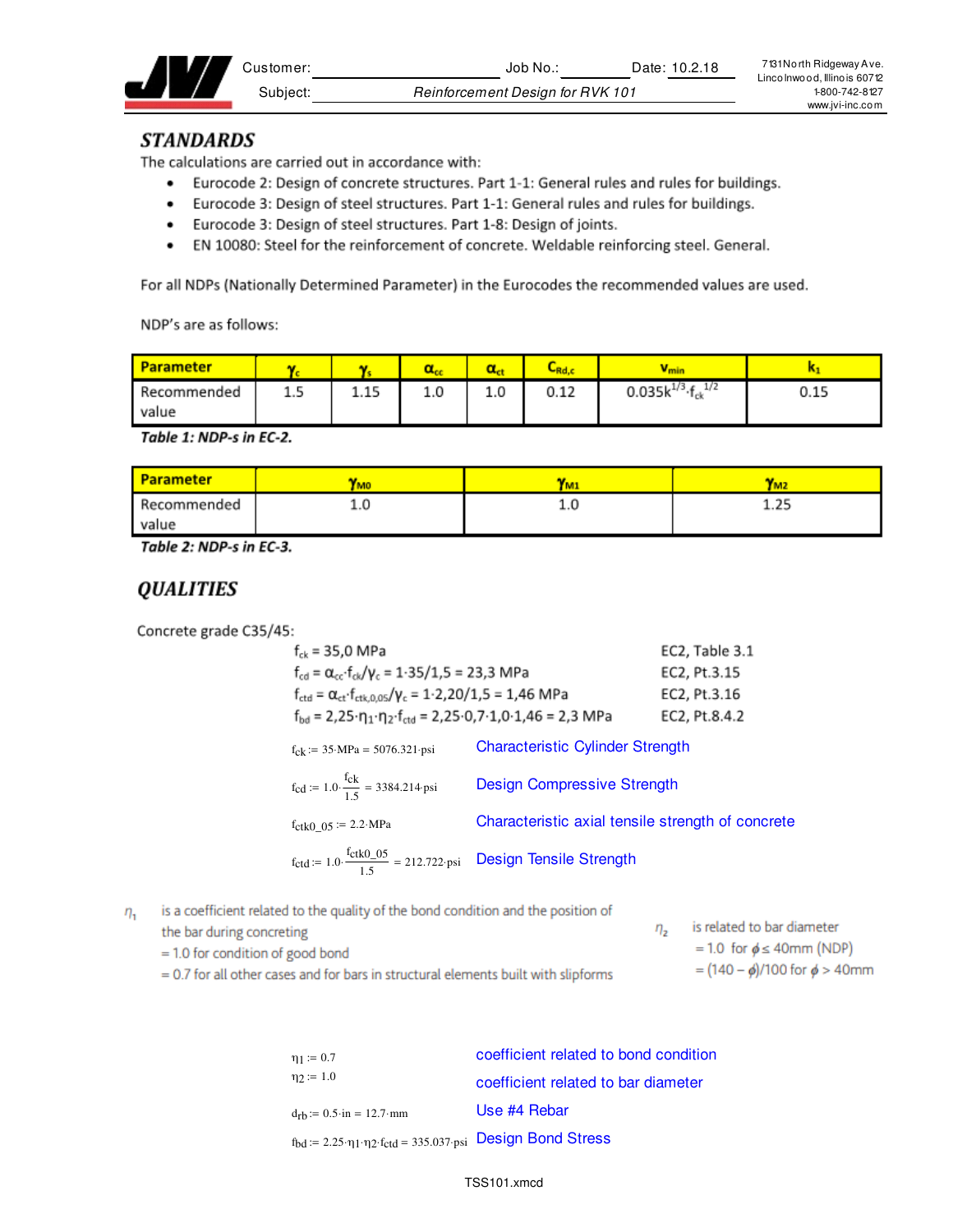

Customer: Job No. Date: 10.2.18 Subject: Reinforcement Design for RVK 101

Reinforcement B500C:

$$
f_{yd} = f_{yk}/\gamma_s = 500/1,15 = 435 \text{ MPa}
$$
 EC2, Pt.3.2.7  

$$
f_{yd} := 500 \cdot \frac{\text{MPa}}{1.15} = 63059.886 \text{ psi}
$$
 Design Yield Strength of Reinforcement

Structural steel S355:

Tension:  $f_{yd} = f_y / \gamma_{M0} = 355 / 1,0 = 355 \text{ MPa}$ Compression:  $f_{yd} = f_{y}/ \gamma_{M0} = 355/1,0 = 355 \text{ MPa}$ Shear:  $f_{sd} = f_y/(\gamma_{M0} \cdot \sqrt{3}) = 355/(1.0 \cdot \sqrt{3}) = 205 \text{ MPa}$ 

| $f_{\text{yd\_ts}} := 355 \cdot \frac{\text{MPa}}{1.0} = 51488.397 \cdot \text{psi}$ | Design Tension Stress of Tube Steel     |
|--------------------------------------------------------------------------------------|-----------------------------------------|
| $f_{\text{yd\_ts}} := 355 \cdot \frac{\text{MPa}}{1.0} = 51488.397 \cdot \text{psi}$ | Design Compression Stress of Tube Steel |
| $f_{sd\_ts}$ := 355. $\frac{MPa}{1.0\sqrt{3}}$ = 29726.84 psi                        | Design Shear Stress of Tube Steel       |

## **DIMENSIONS**

Inner tube: HUP 100x50x6, Cold formed, S355 Outer tube: HUP 120x60x4, Cold formed, S355

# **LOADS**

Vertical ultimate limit state load =  $F_v$  = 100kN.

 $F_V := 100$  kN = 22.481 kip

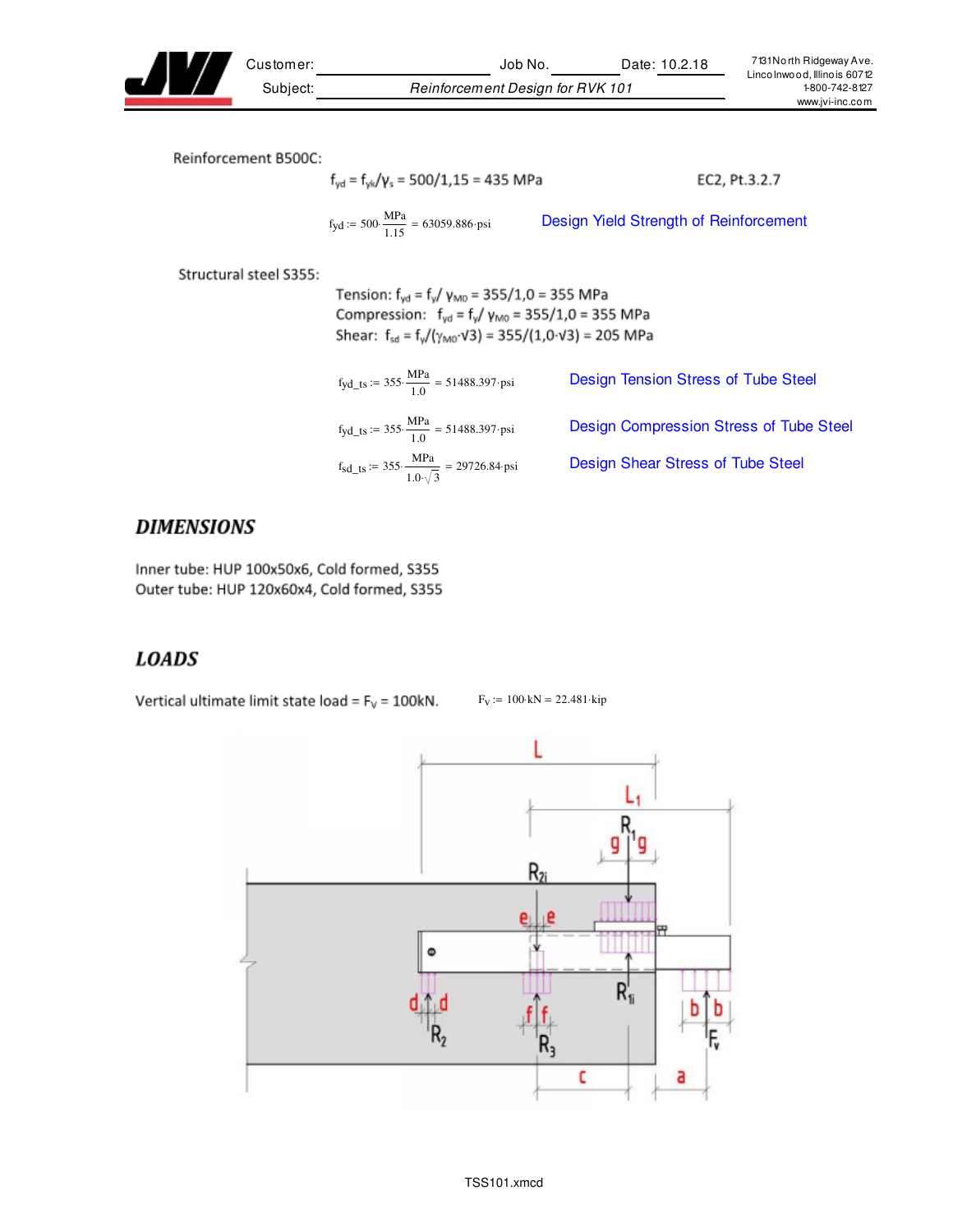$F_V$  = External force on the inner tube

 $R_{1i}$ ,  $R_{2i}$  = Internal forces between the inner and outer tubes.

 $R_1$ ,  $R_2$ ,  $R_3$  = Support reaction forces the outer tube.

g= distance to the middle plane of the anchoring stirrups in front of the unit.



Equilibrium equations of the inner tube:

1): 
$$
\sum M = 0
$$
:  
\n $F_v(L_1-b-e) - R_{11}(L_1-b-a-g-e) = 0$   
\n2):  $\sum F_v = 0$ :  
\n $F_v - R_{11} + R_{21} = 0$ 

Assuming Nominal Values:

 $L_1 := 295$  mm  $a := 75$  mm  $b := 35$  mm  $g := 40$  mm  $e := 10$  mm L<sub>1</sub> = 11.614 in a = 2.953 in b = 1.378 in g = 1.575 in e = 0.394 in

Results:

$$
R_{1i} = \frac{100kN \cdot (295 - 35 - 10)mm}{(295 - 35 - 75 - 40 - 10)mm} = 185.2kN
$$
  

$$
R_{2i} = 185.2kN - 100kN = 85.2kN
$$

$$
R_{1i} := \frac{F_V (L_1 - b - e)}{(L_1 - b - a - g - e)}
$$
  
\n
$$
R_{1i} = 185.185 \cdot kN
$$
  
\n
$$
R_{1i} = 41.631 \cdot kip
$$
  
\n
$$
R_{2i} := R_{1i} - F_V
$$
  
\n
$$
R_{2i} = 85.185 \cdot kN
$$
  
\n
$$
R_{2i} = 19.15 \cdot kip
$$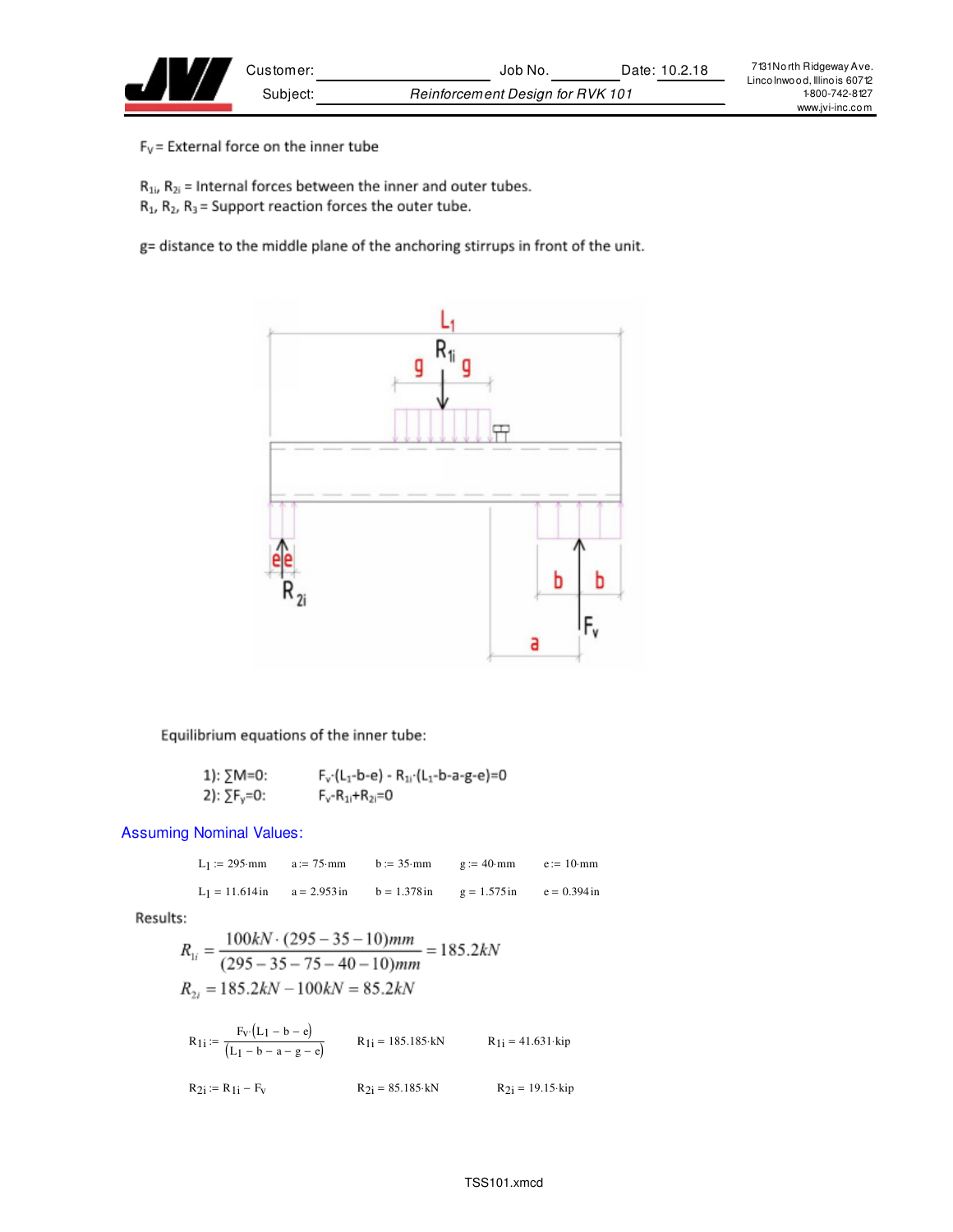



Exact distribution of forces depends highly on the behavior of the outer tube. Both longitudinal bending stiffness and local transverse bending stiffness in the contact points between the inner and the outer tubes affects the equilibrium. Two situations are considered:

1) Rigid outer tube.

Outer tube rotates as a stiff body. This assumption gives minimum reaction force at  $R_1$ , and maximum reaction force at  $R_2$ .  $R_3$  becomes zero. (The force  $R_3$  will actually be negative, but since no reinforcement to take the negative forces is included at this position, it is assumed to be zero.)

Equilibrium equations of the outer tube:  $(R_{1i}-R_1)$  (L-3-g-d) –  $(R_{2i}-R_3)$  (L-3-g-c-d)=0  $(5)$ 1): ∑M=0: 2):  $\Sigma F_v = 0$ :  $R_2+R_3+R_{1i}$ -  $R_{2i}$ - $R_1=0$ (6) Assuming Nominal Values: L := 348 mm  $c := L_1 - b - a - g - e = 135$  mm  $g := 40$  mm  $e := 10$  mm  $d := 10$  mm  $L = 13.701 \text{ in } \quad c = 5.315 \text{ in } \quad g = 1.575 \text{ in } \quad e = 0.394 \text{ in } \quad d = 0.394 \text{ in }$ Assume  $R_{\rm 3_{1}}$  := 0 kip per discussion above  $(185.2 - R_1) \cdot (348 - 3 - 40 - 10) - (85.2 - 0) \cdot (348 - 3 - 40 - 135 - 10) = 0$  $54634 - 295R_1 - 13632 = 0$  $R_1 = \frac{41002}{295} = 139kN$ Given  $(R_{1i} - R_1) \cdot (L - 3 \cdot mm - g - d) - (R_{2i} - R_3) \cdot (L - 3 \cdot mm - g - c - d) = 0$  $R_1$  := Find(R<sub>1</sub>)  $R_1$  = 138.983 kN  $R_1$  = 31.245 kip  $R_2 = R_1 + R_{2i} - R_{1i} - R_3 = 139 + 85.2 - 185.2 = 39kN$  $R_{2_1} := R_{1_1} + R_{2_1} - R_{1_1} - R_{3_1}$   $R_{2_1} = 38.983 \text{ kN}$   $R_{2_2}$  $_1 = 8.764 \cdot \text{kip}$ TSS101.xmcd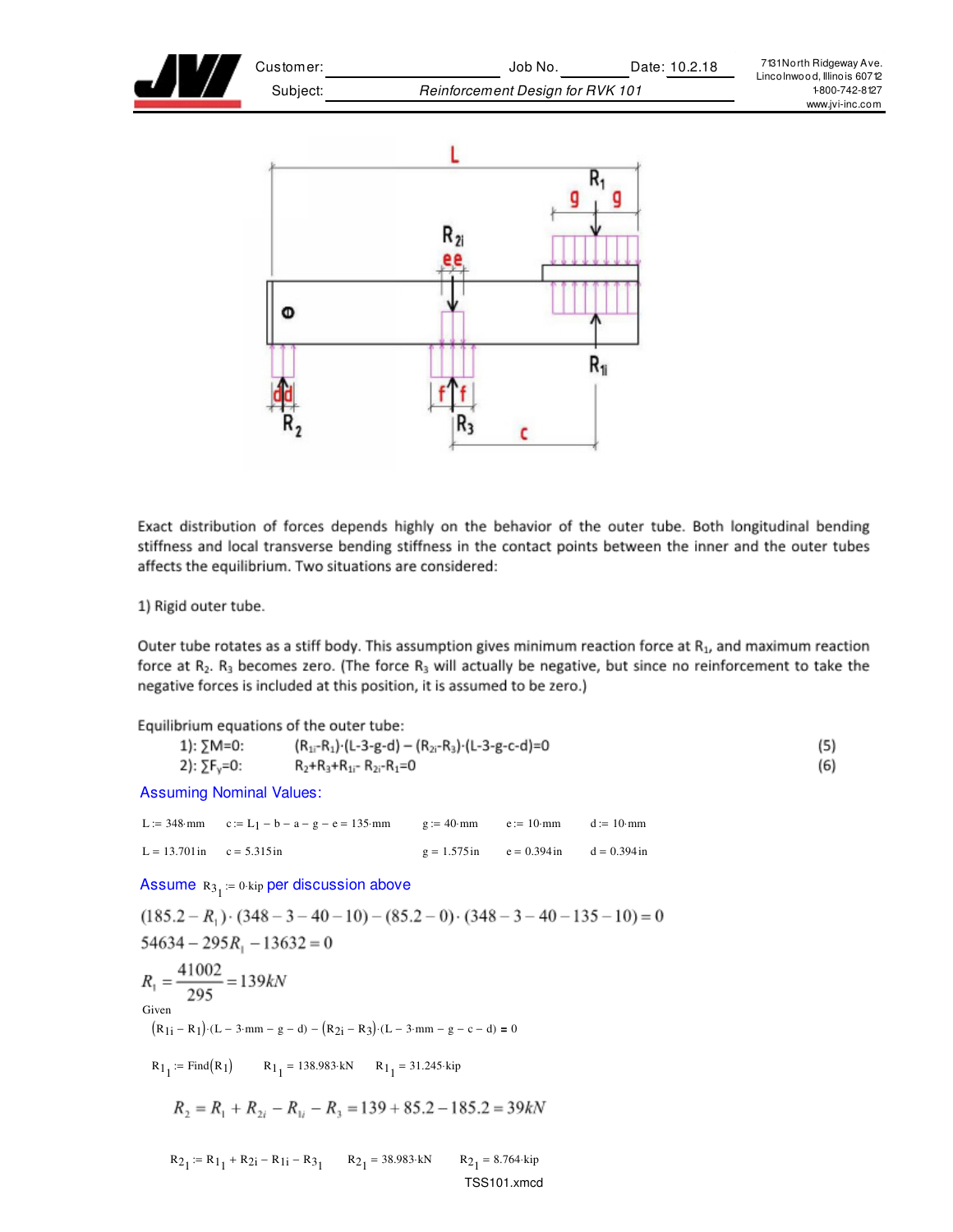

2) Outer tube without bending stiffness. No forces transferred to outer tube at the back of inner tube.

This assumption gives maximum reaction forces  $R_1$  and  $R_3$ .  $R_2$  becomes zero. The forces follow directly from the assumption:  $R_1 = R_{1i} R_3 = R_{2i}$  and  $R_2 = 0$ 

```
R_1 = 185.2kNR_2 = 0kNR_3 = 85.2kNR_1: = R<sub>1</sub> R_1 = 185.185 kN R_1 = 41.631 kip
R_{22}:= 0·kip
R3_2 = R2i R3_2 = 85.185 kN R3_2 = 19.15 kip
```
The magnitude of the forces will be somewhere in between the two limits, and the prescribed reinforcement ensures integrity for both situations. Reinforcement is to be located at the assumed attack point for support reactions.

**Use Maximum Reactions considering both assumptions**

| $R_1 := max(R_1)$ | $R_1 = 185.185$ kN      | $R_1 = 41.631$ kip |
|-------------------|-------------------------|--------------------|
| $R_2 := max(R_2)$ | $R_2 = 38.983 \cdot kN$ | $R_2 = 8.764$ kip  |
| $R_3 := max(R_3)$ | $R_3 = 85.185 \cdot kN$ | $R_3 = 19.15$ kip  |

**Reinforcement Necessary to anchor the unit to concrete**



#### **Eurocode Equations**

Reinforcement for  $R_1 = 185.185 \cdot kN$ 

Reinforcement R<sub>1</sub>: A<sub>s1</sub> = R<sub>1</sub>/f<sub>sd</sub> = 185.2kN/435Mpa = 426 mm<sup>2</sup> Select 2- $\phi$ 12 = 2×2×113 =452 mm<sup>2</sup> Capacity selected reinforcement: R=452 mm<sup>2</sup> '435MPa=196.6kN

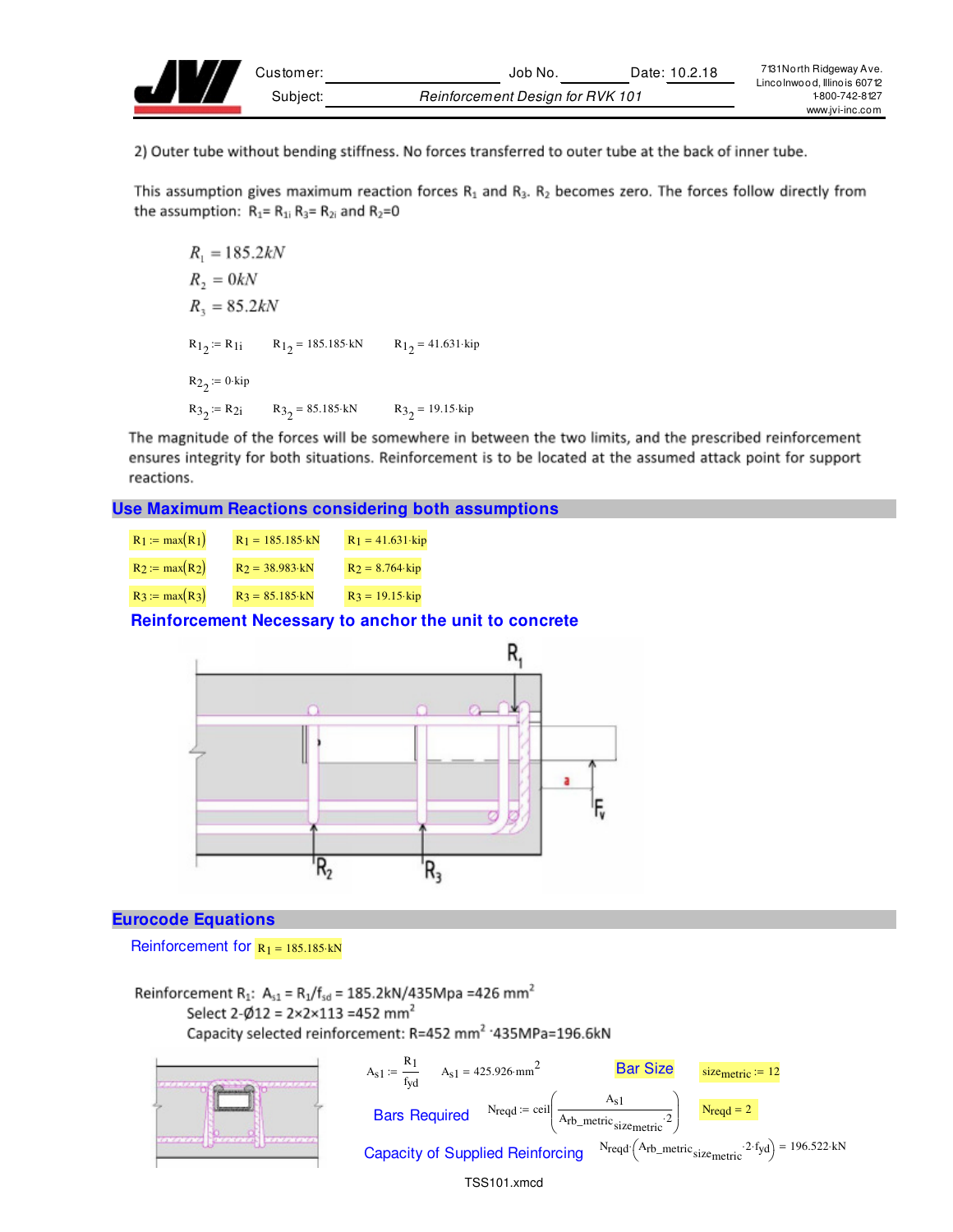

#### Reinforcement for  $R_3 = 85.185$  kN

Reinforcement R<sub>3</sub>: A<sub>s3</sub> = R<sub>3</sub>/f<sub>sd</sub> = 85.2kN/435MPa = 196 mm<sup>2</sup> Select  $1-\emptyset12 = 1 \times 2 \times 113 = 226$  mm<sup>2</sup> Capacity selected reinforcement: R=226 mm<sup>2</sup> '435MPa=98.3kN





Capacity of Supplied Reinforcing  $N_{\text{reqd}} \left( A_{\text{rb\_metric}} : 2 \cdot f_{\text{yd}} \right) = 98.261 \cdot kN$ 

Reinforcement for  $R_2 = 38.983$  kN

Reinforcement R<sub>2</sub>: A<sub>s2</sub> = R<sub>2</sub>/f<sub>sd</sub> = 39kN/435MPa =89 mm<sup>2</sup> Select  $1-\emptyset12 = 1 \times 2 \times 113 = 226$ mm<sup>2</sup> Capacity selected reinforcement: R=226 mm<sup>2</sup> '435MPa=98.3kN  $Bar Size$   $size_{metric} := 12$  $A_{s2} := \frac{R_2}{r}$ 

 $:=$   $\frac{R_2}{f_{yd}}$   $A_{s2} = 89.661$ ·mm<sup>2</sup>  $N_{\text{reqd}} := \text{ceil} \left( \frac{A_{s2}}{A_{\text{old}}}\right)$ Arb\_metric size<sub>metric</sub> 2 ſ I l Ì  $\overline{\phantom{a}}$ J Bars Required  $N_{\text{reqd}} = \text{ceil} \frac{N_{\text{reqd}}}{A_{\text{rb metric}}}$  1



Capacity of Supplied Reinforcing  $N_{\text{reqd}} \left( A_{\text{rb\_metric}} : 2 \cdot f_{\text{yd}} \right) = 98.261 \cdot kN$ 

#### **US equivalent Equations**

Reinforcement for  $R_1 = 41.631$  kip Rebar Yield Strength  $f_{v} := 60$  ksi Strength Reduction Factor for rebar in tension  $\phi$ <sub>t</sub> := 0.9  $A_{s1} := \frac{R_1}{1 + 4}$  $=$   $\frac{R_1}{\phi_t \cdot f_v}$   $A_{s1} = 0.771 \cdot in^2$ Bar Size  $\frac{1}{\text{size}} = 4$  $N_{\text{reqd}} := \text{ceil} \left( \frac{A_{\text{S}}1}{\Delta} \right)$  $A_{rb_{size}}$ <sup>2</sup>  $\int$ l  $\bigg)$ J  $:=$  ceil  $\frac{1}{4}$   $\frac{1}{2}$   $\frac{1}{2}$ Bars Required Capacity of Supplied Reinforcing  $\cdot$   $[A_{rb_{size}} \cdot 2 \cdot (\phi_t \cdot f_y)] = 43.2 \cdot kip$ Reinforcement for  $R_3 = 19.15$  kip Rebar Yield Strength  $f_y = 60$  ksi btrength Reduction Factor for rebar in tension  $\phi_t = 0.9$  $A_{s3} := \frac{R_3}{4}$  $t = \frac{R_3}{\phi_t \cdot f_v}$   $A_{s3} = 0.355 \cdot \ln^2$  Bar Size size: = 4  $N_{\text{reqd}} := \text{ceil} \left( \frac{A_{\text{S}}3}{\Delta} \right)$  $A_{rb_{size}}$ <sup>2</sup>  $\int$ l  $\bigg)$ J  $:=$  ceil  $\frac{1}{4}$   $\frac{1}{2}$   $\frac{1}{2}$ Bars Required Capacity of Supplied Reinforcing  $\cdot$   $[A_{rb_{size}} \cdot 2 \cdot (\phi_t \cdot f_y)] = 21.6 \cdot kip$ Reinforcement for  $R_2 = 8.764$  kip Rebar Yield Strength  $f_y = 60$  ksi btrength Reduction Factor for rebar in tension  $\phi_t = 0.9$ 

Bars Required

\n
$$
\text{Capacity of Supplement} \quad \text{Reinforcing} \quad \text{N}\n \text{reqd} \left[ \text{Arb}_{\text{size}} \cdot 2 \cdot \left( \phi_t \cdot f_y \right) \right] = 21.6 \cdot \text{kip}
$$
\n

 $\bigg)$ J

 $A_{rb_{size}}$ <sup>2</sup>

 $A_{s2} := \frac{R_2}{4}$ 

 $N_{\text{reqd}} := \text{ceil} \left( \frac{A_{\text{s2}}}{\Delta} \right)$ 

 $\int$ l

 $t = \frac{R_2}{\phi_t \cdot f_v}$   $A_{s2} = 0.162 \cdot in^2$  Bar Size size = 4

 $:=$  ceil  $\frac{1}{\sqrt{1-\frac{1}{2}}}\left| \frac{1}{\sqrt{1-\frac{1}{2}}} \right|$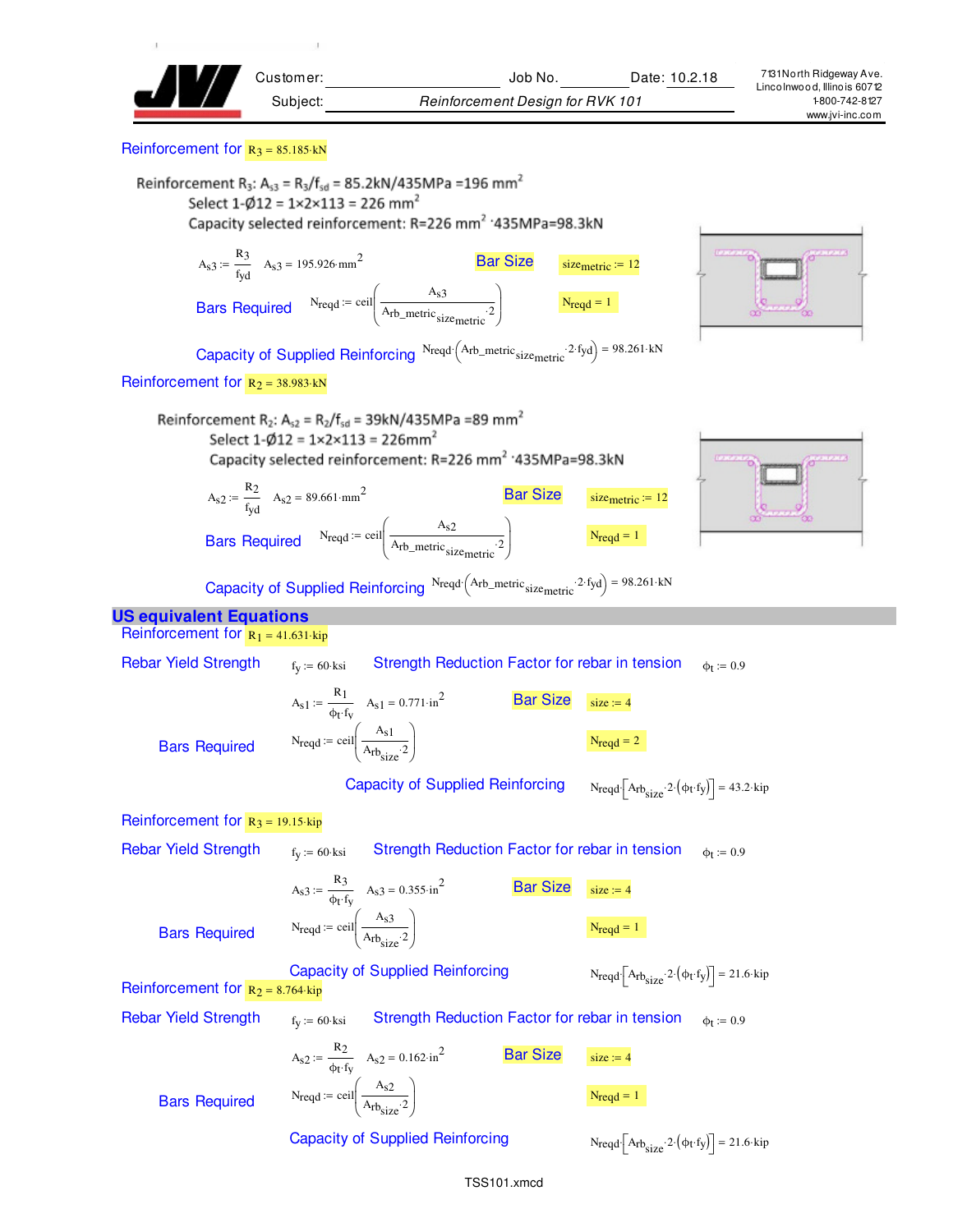



| <b>Supplied Plastic Section Modulus</b> | $Z_{\text{supplied}} := 29200 \cdot \text{mm}^3$          | $Z_{\text{supplied}} = 1.782 \text{ in}^3$           |
|-----------------------------------------|-----------------------------------------------------------|------------------------------------------------------|
|                                         | $\phi M_p := f_{\text{yd\_ts}} \cdot Z_{\text{supplied}}$ | $\phi M_p = 91.747 \cdot \text{in} \cdot \text{kip}$ |